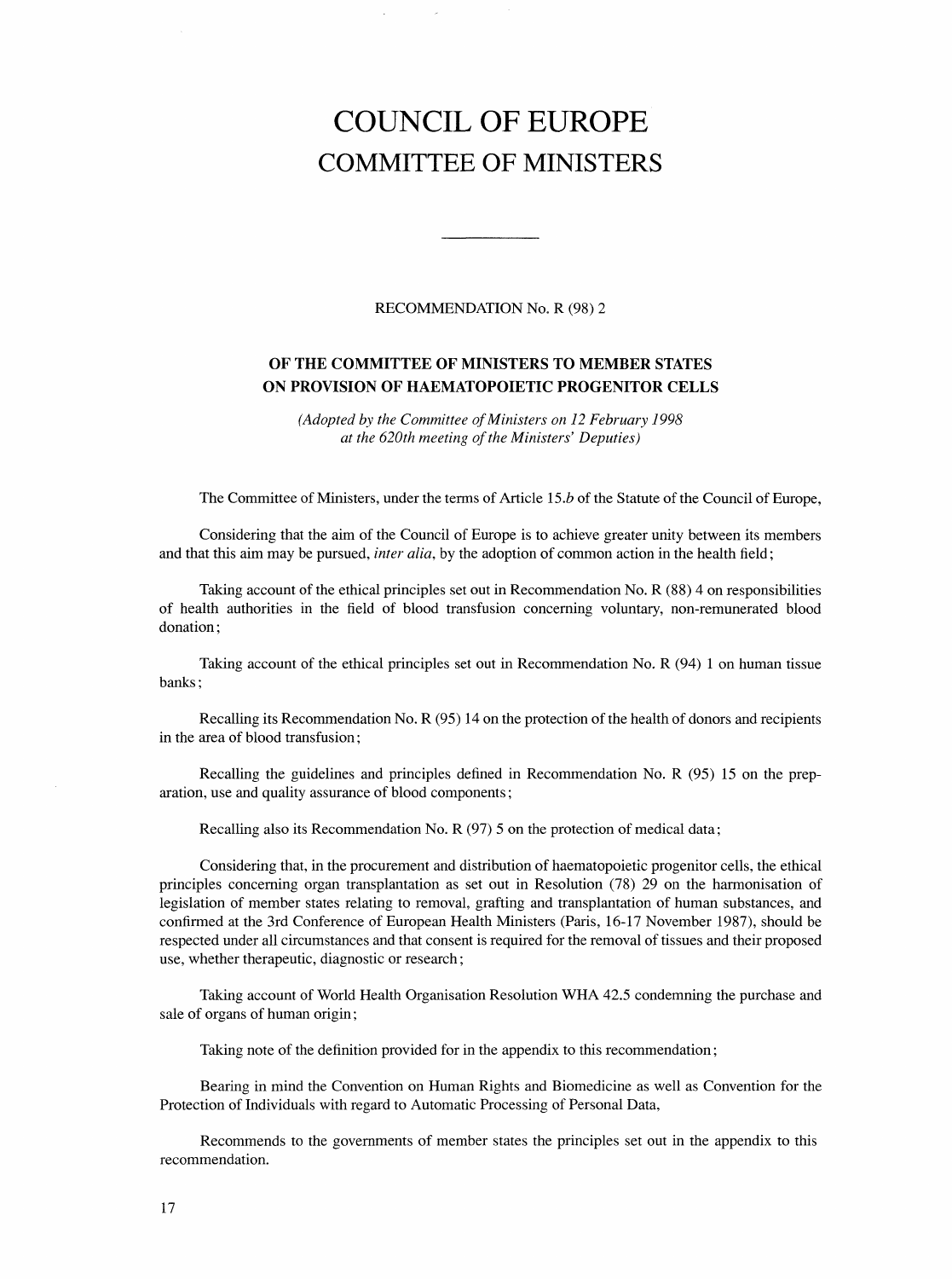## Appendix to Recommendation No. R (98) 2

1. The activities relating to the provision of haematopoietic progenitor cells can be divided into the following separate functions:

- donor selection;
- organisation;
- collection;
- processing;
- preservation;
- internal quality control;
- storage and release /issue from storage;
- distribution;
- quality assurance and good laboratory practice (GLP).

2. The functions described under paragraph 1 should be carried out by institutions which are officially licensed by national health administrations, or recognised by the competent authorities. These institutions should not make any gain from their activities as such.

3. The organisations involved in haematopoietic progenitor cells should ensure that donors of haematopoietic progenitor cells be tested for transmittable diseases, in compliance with the law and practice of the country concerned.

4. The organisations involved in work on haematopoietic progenitor cells should implement scientifically recognised state-of-the-art techniques (such as CD34 positive cell numbers, cell viability and sterility) and respect the criteria established by general medical and laboratory practice, and implement an effective quality assurance system (such as GLP).

5. Records of all haematopoietic progenitor cells retrieved and issued should be kept by the organisations involved in haematopoietic progenitor cell transplantation in such a way that their source and their destination are clearly identifiable, providing always that access to such records will be restricted to the extent necessary to protect confidentiality of information and individual privacy; donors and recipients should be followed up for at least twenty years.

6. Criteria for the collection of haematopoietic progenitor cells should be established in accordance with national law. Distribution should take place in such a way as to permit optimal use of haematopoietic progenitor cells on an equitable basis in accordance with national law, rules and practice and objective selection criteria. Cells for transplantation should be released only to those centres which according to national law are qualified to perform autologous or allogenic progenitor cell transplantations.

7. Close mutual co-operation between different professional groups such as those working in bone marrow transplantation and blood banks should be pursued by all officially recognised organisations concerned with activities involving haematopoietic progenitor cells, and follow-up data on donor/recipient combinations should be shared between relevant institutions within the framework of national guidelines and legislation, provided always that the privacy of the person concerned is fully respected.

8. Close mutual co-operation between different professional groups such as those working in bone marrow transplantation and blood banks should be pursued by all officially recognised organisations concerned with activities involving haematopoietic progenitor cells with the aim of agreeing common minimum quality standards for haematopoietic progenitor cells and the procedures for handling haematopoietic progenitor cells outlined under paragraph 1.

9. All family and unrelated donors of haematopoietic progenitor cells, and the mothers of infants donating cord blood, are to be given appropriate information on known risks about the methods of donation, from a physician who is independent of the Bone Marrow Transplant team. Mothers of infants donating cord blood must give their consent prior to collection which must be non-remunerated.

10. Cord blood banks should observe ethical standards and such banks should achieve the standards recommended under paragraph 5 from their inception.